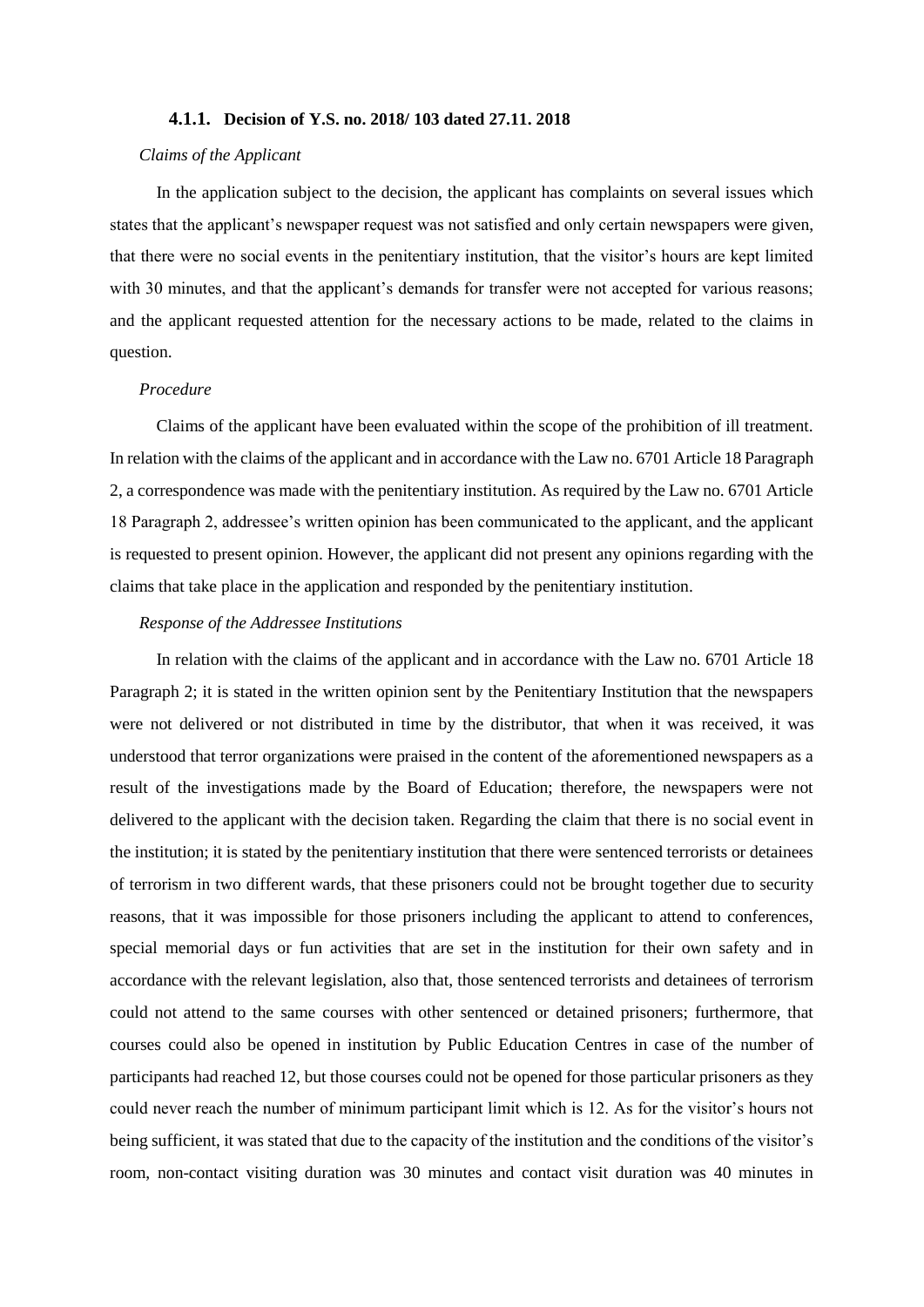accordance with the relevant legislation, normatively for all sentenced and detained prisoners without any discrimination.

# *Evaluation and Decision*

It is accepted that in the places where people are deprived of their liberty, incidents that can be accepted as ill treatment can appear in different forms, that as these can originate from the deliberate behaviours of the officers and penitentiary institution directorate, it can also occur as a result of organisational failings or inadequate resources; therefore, living conditions in the wards of a penitentiary institution should be evaluated with all aspects --from the service range of social events provided to the prisoners to the relations between prisoners and the officers of the penitentiary institution.

In this framework, it is considered that benefiting from periodical and non-periodical publishing that the wards can spend their time in the penitentiary institution, and actions like attending to events and social, cultural or sports courses that are organized in the institution, as a whole with other conditions of being held, have a great impact over the life quality of the prisoners, also that it is highly significant for prisoners to keep in touch with the outer world to a reasonable extent, in addition, in penitentiary institutions, in some cases, it is possible to restrict the rights of the prisoners for the security of institution and to avoid crime and disorder when there are acceptable and reasonable necessities.

It is concluded, as a result of the investigation made, that the applicant could not reach the periodical publishing, could not attend the regular events in the institution, and visitor's hours were less than an hour. In addition, it is evaluated that even though the institution does not deliberately deprive the applicant of these events, for the applicant to be deprived of attending culture and arts events, the justification of not having a sufficient number of sentenced terrorists and detainees of terrorism is not enough as a justification on its own, that to provide social integration of these people, who are held in penitentiary institutions, to the society after they are released and to enable these people to comply with the law and to spend a self-sustaining life, it is important for Public Education Centres to open courses in the institutions without considering the number of participants, and necessary precautions should be taken to provide the continuity of these courses.

Along with these, in view of these explanations especially in the present case, referring to the judgement of *Mursic v. Crotia* of the European Court of Human Rights (ECHR), it is concluded that in accordance with the Paragraph 4 of the Article 18 of the Law no. 6701 on the Human Rights and Equality Institution of Turkey dated 20.04.2016 there are no violations of human rights, as the applicant has access to all kinds of non-detrimental periodical and non-periodical publishing including books and magazines, as the applicant does not have any complaints over going outside, even though the applicant was not able to attend social and cultural activities, the applicant can be situated in exercising outside